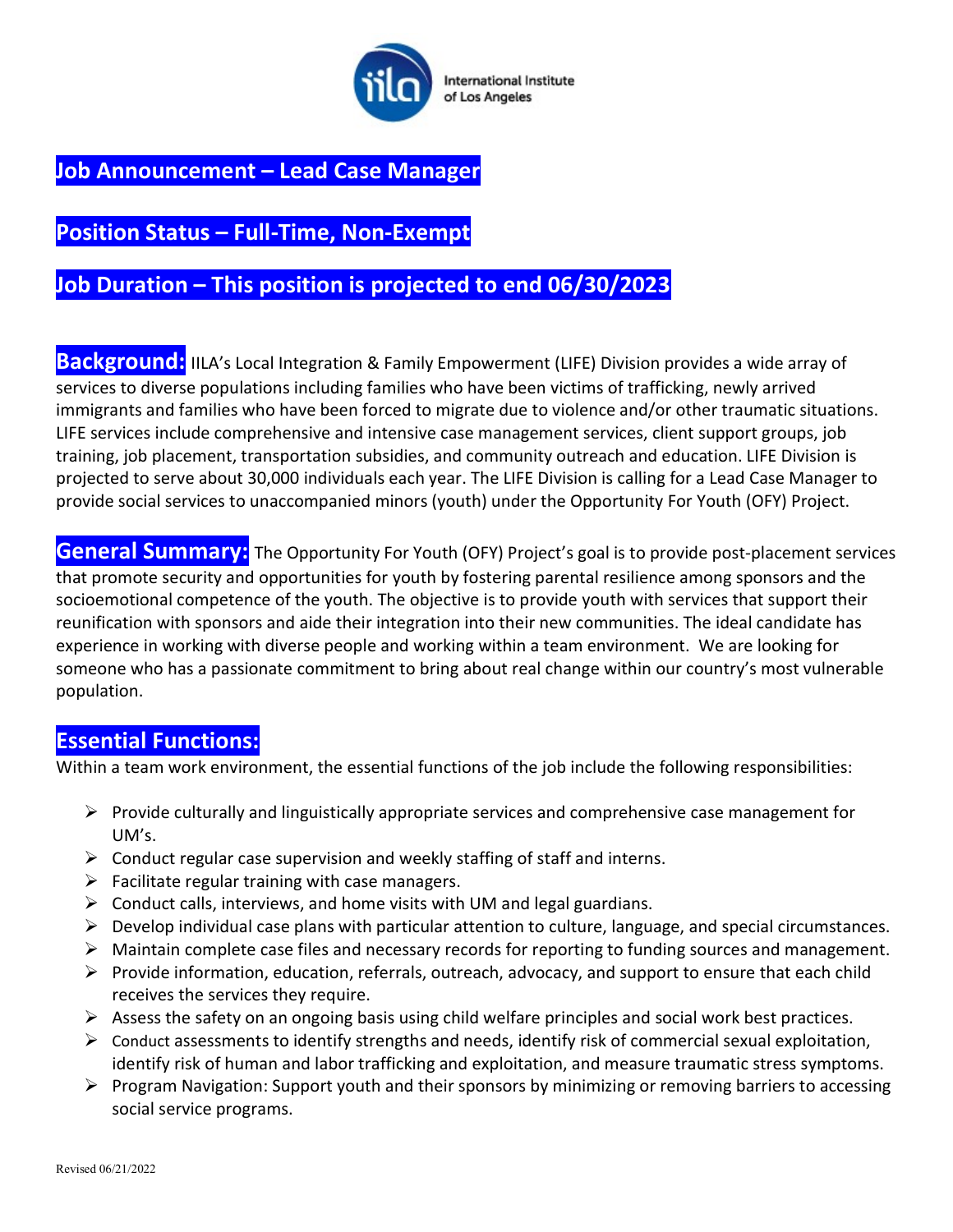- $\triangleright$  Partner closely with other case managers, volunteers and mentors to link youth and families to services that address the immediate needs and long-term goals of the youth.
- $\triangleright$  Build and/or maintain a network of local pro bono legal resources/services and care providers to establish services for UM, facilitate access/remove barriers to those services, and track individual progress.
- $\triangleright$  Submit timely and detailed case notes and written reports as required.
- $\triangleright$  Coordinate/maintain communication with key stakeholders.
- $\triangleright$  Participate in regular training and communication sessions with on-site and case work supervisor.
- $\triangleright$  Follow funders' rules and regulations related to the refugee programs.
- $\triangleright$  Perform other job related duties as assigned.

### Job Requirements:

- Master's degree (MA or MSW) required. Master's degree may be substituted with demonstrated supervisory or case management work experience.
- $\triangleright$  A minimum of two years' experience in case management, preferably working with, serving and advocating on behalf of immigrant and refugee children.
- $\triangleright$  Experience in child welfare, child placements, and family preservation.
- $\triangleright$  Must possess an extensive knowledge of immigrant community local resources.
- $\triangleright$  Excellent organizational, verbal, written, and interpersonal communication skills.
- $\triangleright$  Ability to prioritize duties in a fast-paced environment.
- Must have a valid driver's license, insurance, a clean driving record, and reliable personal transportation. Position requires frequent local travel.
- $\triangleright$  Fluency in Spanish required (a language proficiency exam is required); proficiency in additional languages is a plus.
- $\triangleright$  Candidate must have dedication to the human rights of refugees, immigrants, asylum seekers and displaced people.
- $\triangleright$  Must possess basic knowledge and sensitivity to cultural differences.
- $\triangleright$  Must have proficient computer skills using Microsoft Word, Outlook, virtual meeting platforms, and the internet.
- $\triangleright$  Ability to keyboard a minimum of 40 wpm.
- $\triangleright$  Must complete CPR/First Aid certification.
- $\triangleright$  Must provide proof of COVID-19 vaccinations.
- $\triangleright$  Criminal background clearance, drug and TB clearance and driving record check required prior to employment.

#### Desirable Interpersonal Skills::

- $\triangleright$  Ability to be flexible, self-directed, and responsible.
- $\triangleright$  Ability to recognize, prioritize, and a commitment to accomplishment.
- $\triangleright$  Willingness to develop professional and technical skills.
- $\triangleright$  Ability to seek out and provide support for others as a team member.
- $\triangleright$  Strong communication and organizational skills and maintain a strong focus on achieving results.
- $\triangleright$  Proactive, solution oriented approach to problem solving.
- $\triangleright$  Ability to be an appropriate role model.
- $\triangleright$  Ability to demonstrate emotional maturity.

Physical Demands: The physical demands described herein are representative of those that must be met by an employee to successfully perform the essential functions of this job.